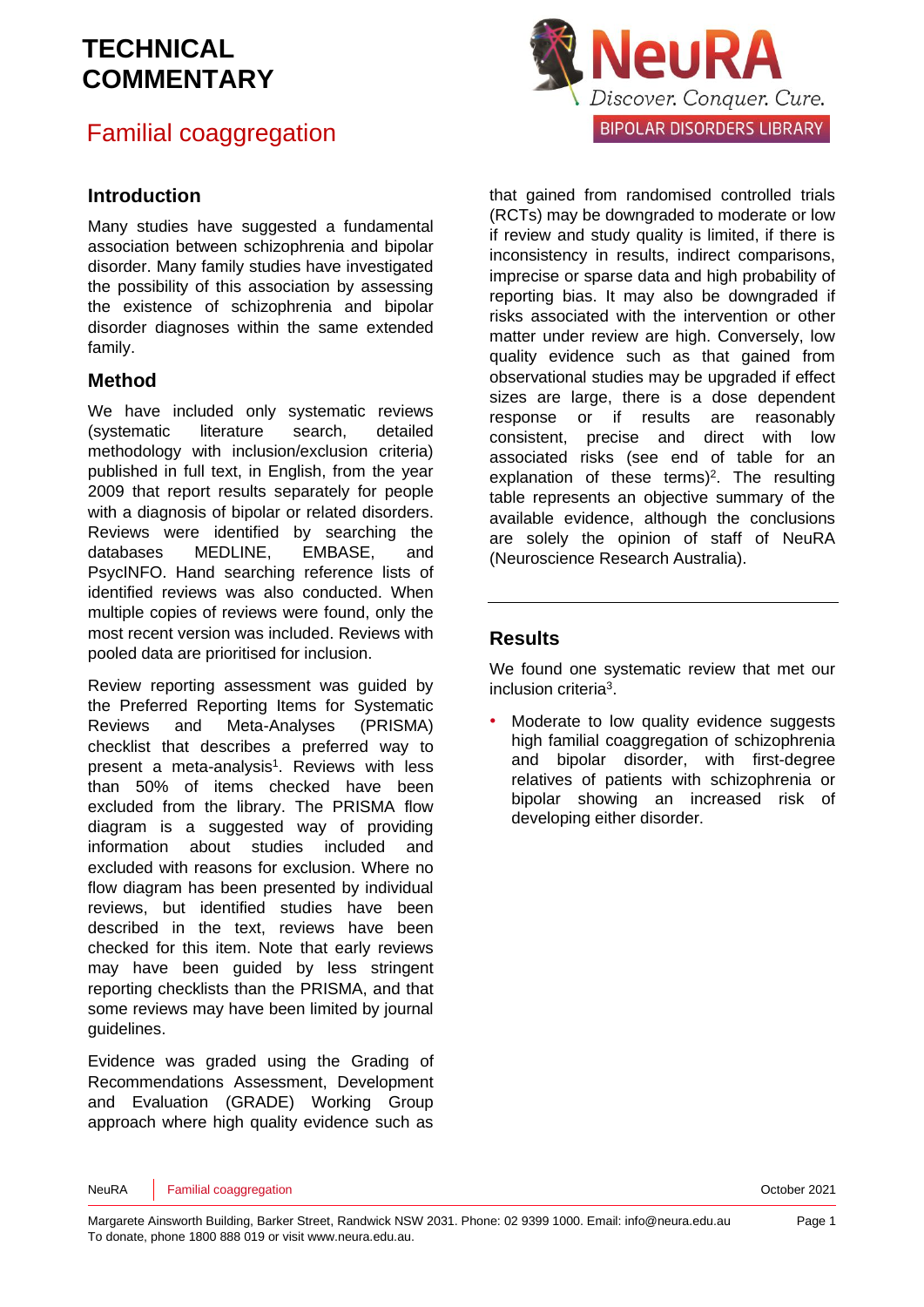## Familial coaggregation



*Van Snellenberg J, de Candia T*

### **Meta-analytic evidence for familial coaggregation of schizophrenia and bipolar disorder.**

#### **Archives of General Psychiatry 2009; 66(7): 748-755**

[View review abstract online](http://archpsyc.jamanetwork.com/article.aspx?volume=66&issue=7&page=748)

| Comparison                 | Assessment of the existence of schizophrenia or bipolar<br>disorder diagnoses within the same family.                                                                                                                                                                                                                            |
|----------------------------|----------------------------------------------------------------------------------------------------------------------------------------------------------------------------------------------------------------------------------------------------------------------------------------------------------------------------------|
| <b>Summary of evidence</b> | Moderate to low quality evidence (unclear sample size, direct,<br>unable to assess precision or consistency) suggests high<br>familial coaggregation of schizophrenia and bipolar disorder,<br>with first-degree relatives of patients with schizophrenia or<br>bipolar showing an increased risk of developing either disorder. |

#### **Familial risk**

#### *Schizophrenia*

The risk of schizophrenia in relatives of a person with schizophrenia was 6.68%, compared to 0.85% in controls, OR = 8.38, *p* = 0.001.

The risk of schizophrenia in relatives of a person with bipolar was 1.77%, compared to 0.85% in controls,  $OR = 2.10$ ,  $p = 0.06$ .

*Bipolar disorder*

The risk of bipolar disorder in relatives of a person with bipolar was 10.54%, compared to 0.48% in controls,  $OR = 24.47$ ,  $p = 0.001$ .

The risk of bipolar disorder in relatives of a person with schizophrenia was 0.99%, compared to 0.48% in controls,  $OR = 2.08$ ,  $p = 0.01$ .

| Consistency <sup>‡</sup>      | Unable to assess; no measure of consistency is reported. |
|-------------------------------|----------------------------------------------------------|
| <b>Precision</b> <sup>§</sup> | Precise                                                  |
| Directness                    | <b>Direct</b>                                            |

### Explanation of acronyms

CI = confidence interval, OR = odds ratio,  $p$  = statistical probability of obtaining that result ( $p$  < 0.05 generally regarded as significant)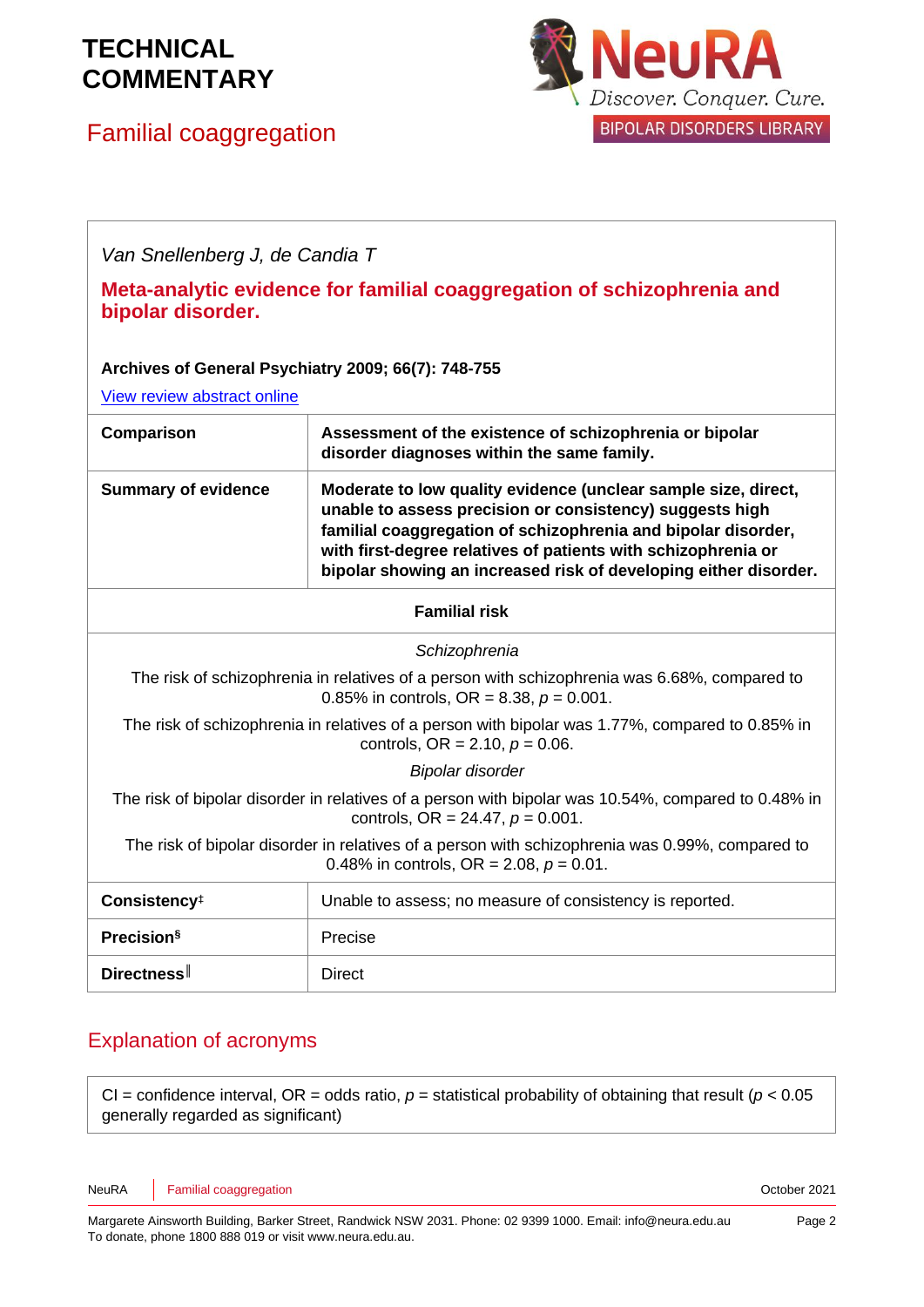## Familial coaggregation



### Explanation of technical terms

- Bias has the potential to affect reviews of both RCT and observational studies. Forms of bias include; reporting bias – selective reporting of results; publication bias - trials that are not formally published tend to show less effect than published trials, further if there are statistically significant differences between groups in a trial, these trial results tend to get published before those of trials without significant differences; language bias – only including English language reports; funding bias - source of funding for the primary research with selective reporting of results within primary studies; outcome variable selection bias; database bias including reports from some databases and not others; citation bias - preferential citation of authors. Trials can also be subject to bias when evaluators are not blind to treatment condition and selection bias of participants if trial samples are small<sup>4</sup>.
- † Different effect measures are reported by different reviews.

Prevalence refers to how many existing cases there are at a particular point in time. Incidence refers to how many new cases there are per population in a specified time period. Incidence is usually reported as the number of new cases per 100,000 people per year. Alternatively some studies present the number of new cases that have accumulated over several years against a person-years denominator. This denominator is the sum of individual units of time that the persons in the population are at risk of becoming a case. It takes into account the size of the underlying population sample and its age structure over the duration of observation.

Reliability and validity refers to how accurate the instrument is. Sensitivity is the proportion of actual positives that are correctly identified (100% sensitivity = correct identification of all actual positives) and specificity is the proportion of negatives that are correctly identified  $(100\%$  specificity = not identifying anyone as positive if they are truly not).

Weighted mean difference scores refer to mean differences between treatment and comparison groups after treatment (or occasionally pre to post treatment) and in a randomized trial there is an assumption that both groups are comparable on this measure prior to treatment. Standardised mean differences are divided by the pooled standard deviation (or the standard deviation of onthat which allows results from different scales to be combined and compared. Each study's mean difference is then given a weighting depending on the size of the sample and the variability in the data. 0.2 represents a small effect, 0.5 a moderate effect, and 0.8 and over represents a large effect<sup>4</sup>.

Odds ratio (OR) or relative risk (RR) refers to the probability of a reduction  $( $1$ )$  or an increase (> 1) in a particular outcome in a treatment group, or a group exposed to a risk factor, relative to the comparison group. For example, a RR of 0.75 translates to a reduction in risk of an outcome of 25% relative to those not receiving the treatment or not exposed to the risk factor. Conversely, a RR of 1.25 translates to an increased risk of 25% relative to those not receiving treatment or not having been exposed to a risk factor. A RR or OR of 1.00 means there is no difference between groups. A medium effect is considered if  $RR > 2$  or  $< 0.5$  and a large effect if  $RR > 5$  or  $< 0.2<sup>5</sup>$ . InOR stands for logarithmic OR where a lnOR of 0 shows no difference between groups. Hazard ratios measure the effect of an explanatory variable on the hazard or risk of an event.

NeuRA Familial coaggregation October 2021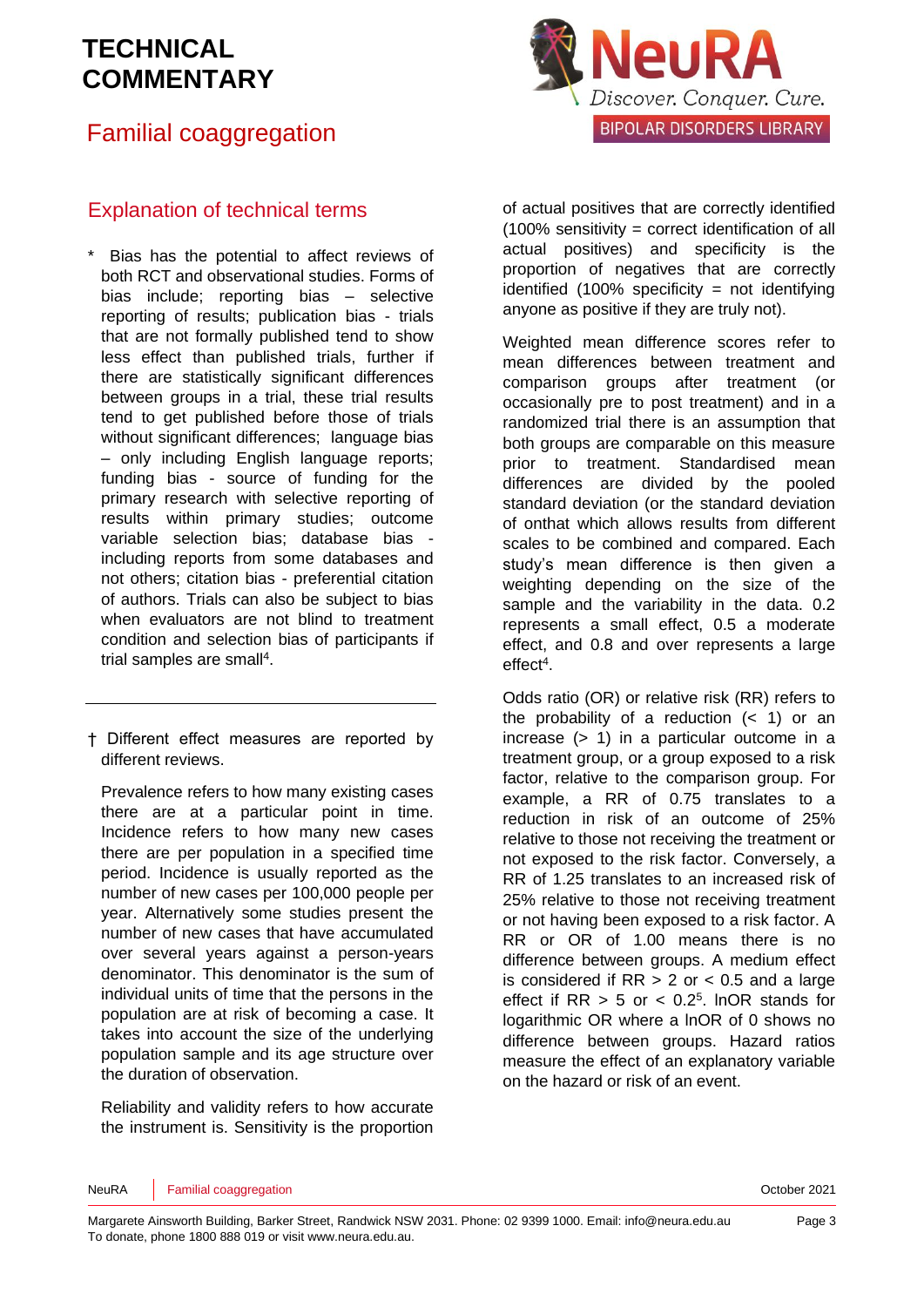### Familial coaggregation

Correlation coefficients (eg, r) indicate the strength of association or relationship between variables. They can provide an indirect indication of prediction, but do not confirm causality due to possible and often unforseen confounding variables. An r of 0.10 represents a weak association, 0.25 a medium association and 0.40 and over represents a strong association. Unstandardised (*b*) regression coefficients indicate the average change in the dependent variable associated with a 1 unit change in the independent variable, statistically controlling for the other independent variables. Standardised regression coefficients represent the change being in units of standard deviations to allow comparison across different scales.

‡ Inconsistency refers to differing estimates of effect across studies (i.e. heterogeneity or variability in results) which is not explained by subgroup analyses and therefore reduces confidence in the effect estimate. I² is the percentage of the variability in effect estimates that is due to heterogeneity rather than sampling error (chance) - 0% to 40%: heterogeneity might not be important, 30% to 60%: may represent moderate heterogeneity, 50% to 90%: may represent considerable heterogeneity and over this is considerable heterogeneity. I² can be calculated from Q (chi-square) for the test of heterogeneity with the following formula<sup>4</sup>;

$$
r^2 = \left(\frac{Q - df}{Q}\right) \times 100\%
$$

§ Imprecision refers to wide confidence intervals indicating a lack of confidence in the effect estimate. Based on GRADE recommendations, a result for continuous



║ Indirectness of comparison occurs when a comparison of intervention A versus B is not available but A was compared with C and B was compared with C that allows indirect comparisons of the magnitude of effect of A versus B. Indirectness of population, comparator and/or outcome can also occur when the available evidence regarding a particular population, intervention, comparator, or outcome is not available and is therefore inferred from available evidence. These inferred treatment effect sizes are of lower quality than those gained from head-tohead comparisons of A and B.

NeuRA Familial coaggregation **Familial** coaggregation **Familial** coaggregation **Familial** coaggregation **Community** 

Margarete Ainsworth Building, Barker Street, Randwick NSW 2031. Phone: 02 9399 1000. Email: info@neura.edu.au To donate, phone 1800 888 019 or visit www.neura.edu.au.